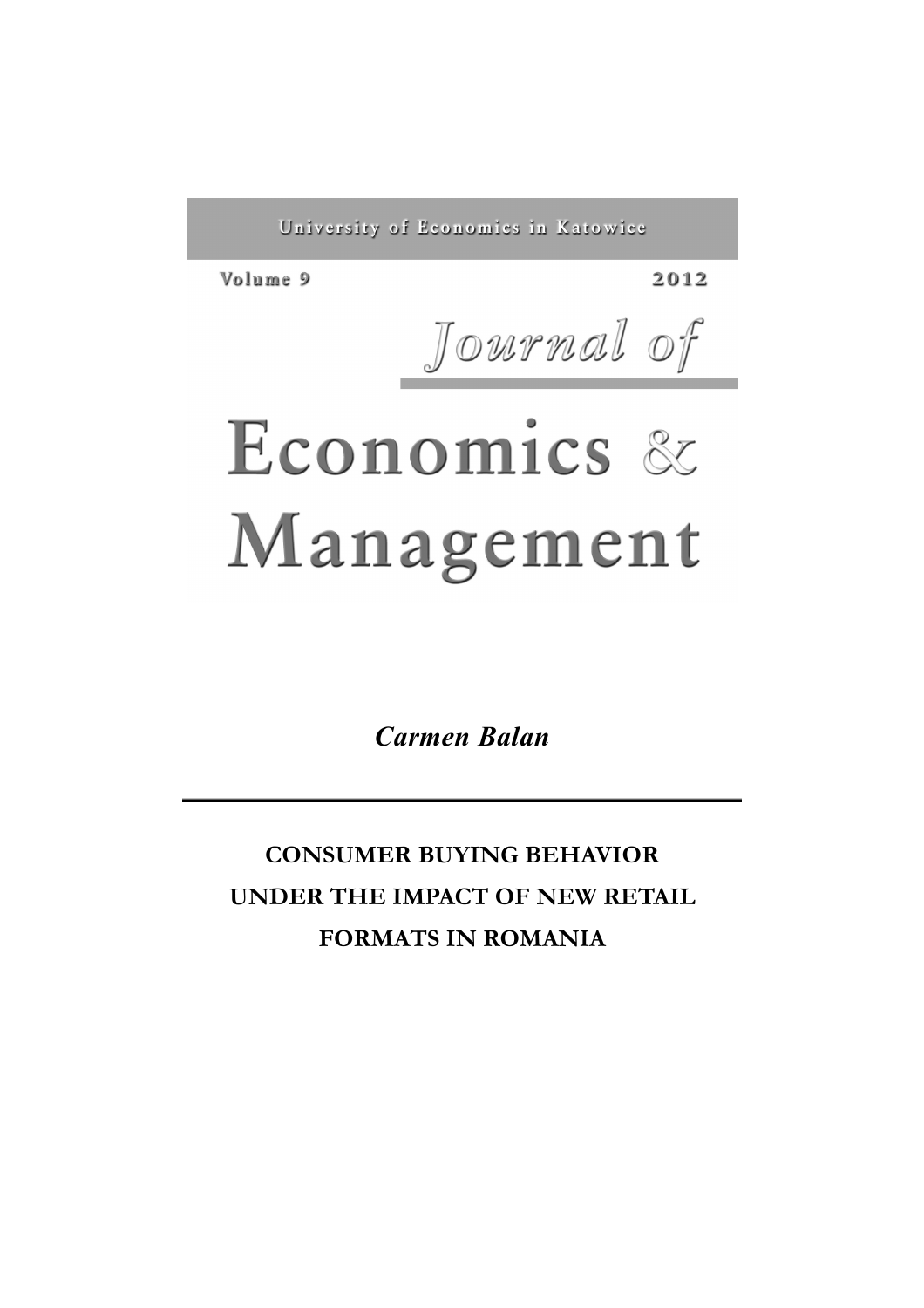#### **Introduction**

The Romanian distribution of consumer goods has experienced fundamental changes since 1990 and especially in the years 2000s. The "engine" of the ascending evolution of modern retailing were rather the large international chains that entered the market than the local entrepreneurs. The market drew the attention of key international players due to the potential demand of consumers and to the lower level of development of modern trade compared to the more advanced countries from Central and Eastern Europe.

From demographical perspective, Romania represents a sizable business opportunity. As regards the number of inhabitants, this country is second after Poland in Central and Eastern Europe. On 1 January 2011, the population of Romania reached a number of 21.4 million inhabitants while Poland registered 38.2 million inhabitants (Eurostat, 2011, p. 2). Even if population continuously decreased during the last two decades, the size of the market for consumer goods in Romania is very attractive for the global powers of retailing.

The positive perspective due to the market size is still challenged by the level of economic development. In 2008, compared to an average gross domestic product (GDP) per capita of EUR 25,100 in the European Union (EU) with 27 Member States, Romania registered a level of EUR 6,500 (Eurostat, 2010). The value is higher than that of Bulgaria (EUR 4,500), but far behind those of countries ranked at the top such as Luxembourg (EUR 80,500), Denmark (EUR 42,400) or Ireland (EUR 40,900) and even far from the other Member States from Central and Eastern Europe, such as Czech Republic (EUR 14,200), Hungary (EUR 10,500) and Poland (EUR 9,500).

The propensity towards consumption is obvious in Romania. In 2006, the consumption expenditures represented 67.7% of the GDP (Eurostat, 2010). This proportion remains among the highest in the EU. The values of the indicator in other EU Member States were the following: 76.6% in Cyprus (in 2007), 74.15% in Greece (in 2007), 73.5% in Bulgaria (in 2006), 70.6% in Malta (in 2008), 65.9% in Portugal (in 2006), 64% in Lithuania (in 2007), 60.6% in Latvia (in 2007) and in the United Kingdom (in 2008) and 60.4% in Poland (in 2007).

The share of the household budget allocated for consumption expenses remains high. In the first quarter of the year 2011, the consumption expenses represented 71.6% of the total household expenditure (NIS, 2011). According to the standard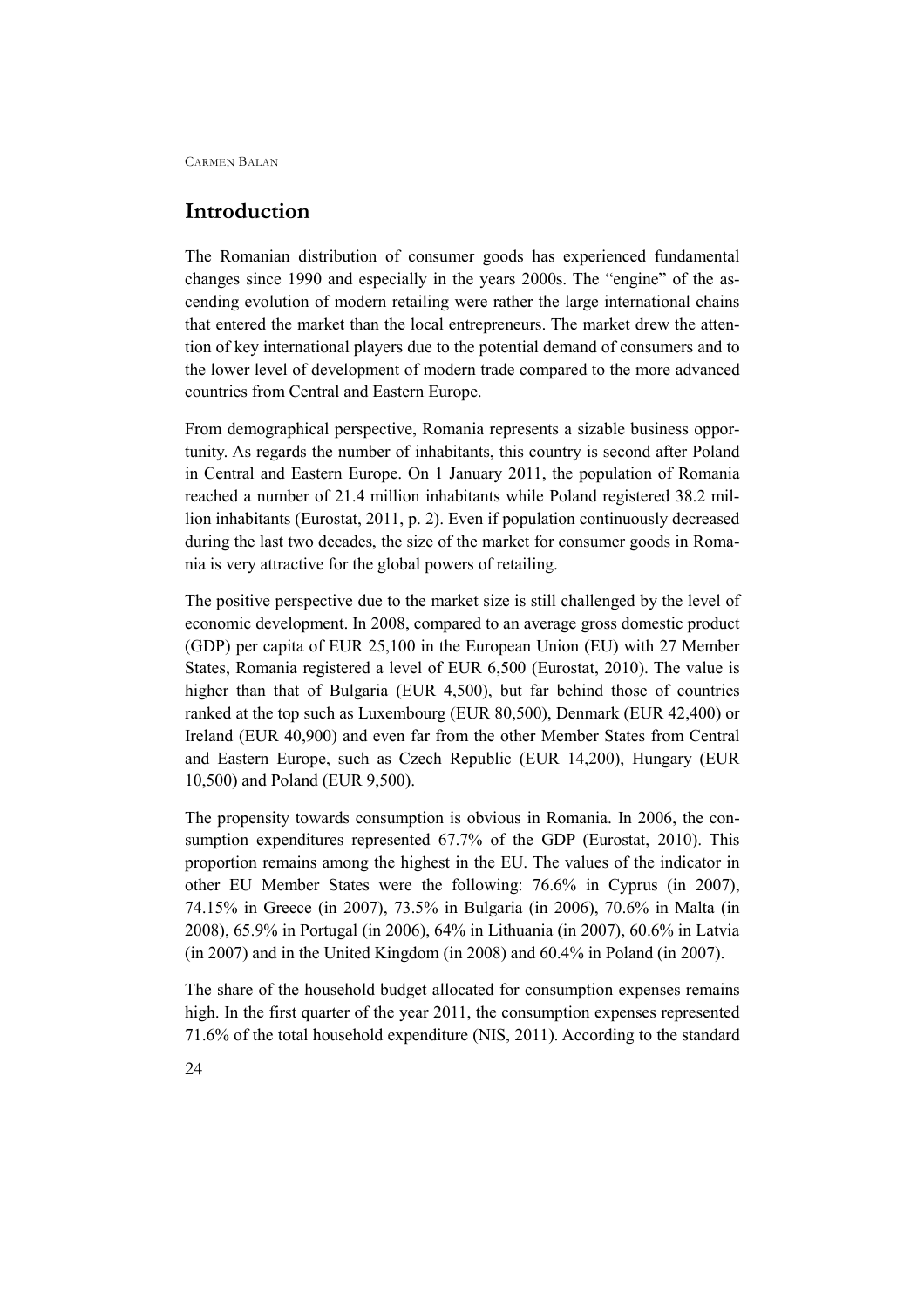classification of the consumption expenses by use, 53.1% of household consumption was dedicated to three major categories of goods: agro-food products and non-alcoholic beverages (42%), alcoholic beverages and tobacco products (7.2%) and clothing and footwear (3.9%).

The lower purchasing power very likely hinders the total value of purchases on the Romanian market. However, this situation is compensated by the arduous interest of the Romanian consumers in the universe of modern retailing. They display a continuous "passion" for purchasing consumer goods, swinging between the need to wisely administer their household budgets and the glamorous experiences offered by every new retail format.

# **1. Outstanding retail growth potential**

The shifts in the sales volume and structure of retailing by type of format were significant during the last two decades. Retailing evolved radically from a fragmental status in the 1990s to a sector driven by modern international chains in the years 2000s.

Bucharest, the capital of the country, and the largest urban centers were the points were changes began. These cities represented a significant potential demand untapped by relevant competitors (Balan, 2010, p. 232). The second "echelon" of urban centers − below 100,000 inhabitants − became a target in the next wave of expansion.

At present, in Romania, retailing is dominated by large retail chains. On 31 December 2010, there were several major chains representing various formats such as cash & carry, hypermarkets, supermarkets, discount stores and convenience stores (see Appendix 1).

The development of the retail network was substantial in 2010. More than 300 new stores were inaugurated. A distinct example is the retail chain Mic.Ro owned by the group Mercadia Holland BV. The entire network of 182 convenience stores was set-up in 2010, during a period of eight months, based on a deficit of proximity retail services for consumers in Bucharest and in other major cities of Romania. A relevant trend is the development of discount chains, favored by the economic downturn. The effervescence within the segment of discount stores continues in 2011. The experts foresee that Enterprise Investors (that controls the Profi chain) may become the leader of the discount scene in the case of a potential acquisition of the Penny Market chain.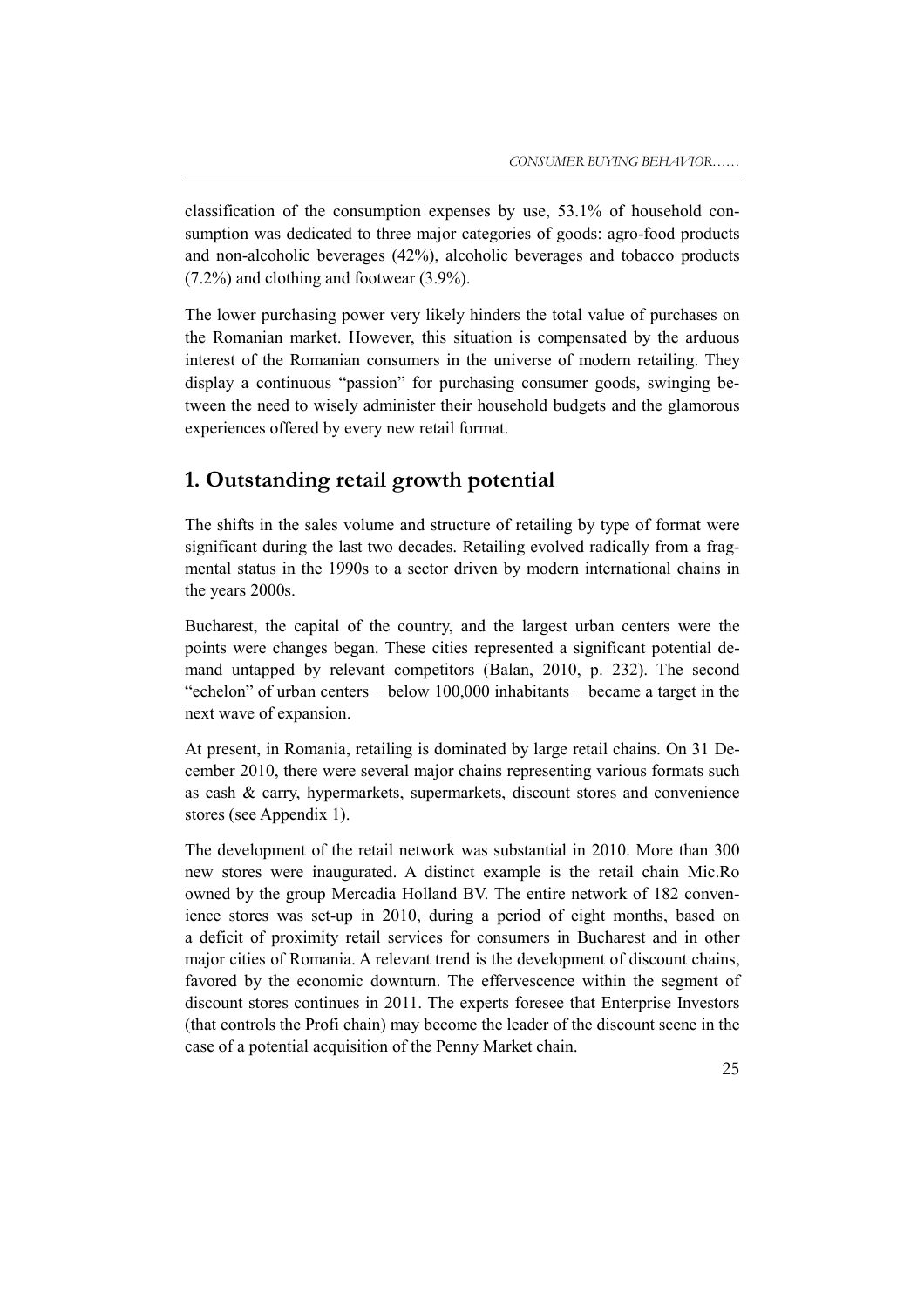The growth of the retail market in Romania was the highest within the region, during the period 2000-2010. According to the Oxford Economics Report, the increase in the retail sales value was 123% compared to 54% in Poland and Czech Republic and 26% in Hungary (Comaneci, Laes, Köchelhuber, 2011, p. 9). The Romanian FMCG retail market with a value of EUR 16 billion is expected to evolve annually by an average growth rate of 5% for the next ten years, thus leading to an overall growth of 62% in 2020, compared to 2011. In the same period, the forecasted growth for other markets from the region is 57% in Poland, 48% in Czech Republic and 46% in Hungary.

According to the real estate company DTZ Echinox, Romania has a potential for the development of a retail surface of sq.m. 784,000. The company Contrast Management-Consulting estimates a potential of sq.m. 830,000, out of which sq.m. 100,000 in Bucharest. Thus, the market may absorb an additional retail surface of at least sq.m. 37 by 1,000 inhabitants. The analysts of Planet Retail estimate there is a potential for the opening of new stores, respectively 70 hypermarkets and supermarkets, 1,100 discount stores, 1,300 convenience stores and 600 pharmacies.

The factors able to sustain the ascending trend are related to the macro and microenvironment, to both supply and demand on the retail market. A major influencing factor will be the development of the modern retailing in these countries. The emergence of new retail formats will neutralize the deficit of retail offerings at European standards in all the types of urban centers. Analysts expect a gradual improvement in the purchasing power of consumers that will have a positive impact upon the overall value of the Romanian retail market. At the same time, consumer behavior may change. Customers will become more demanding and will probably "divide" their loyalty among several retail chains.

### **2. Purchases by type of retail format**

The attraction exerted by the retail offering at European standards generated a continuous shift from the traditional to the modern formats such as cash & carry, hypermarkets, supermarkets, discount stores and convenience stores etc. The share of modern trade in the sales value increased progressively on the expense of traditional retailing.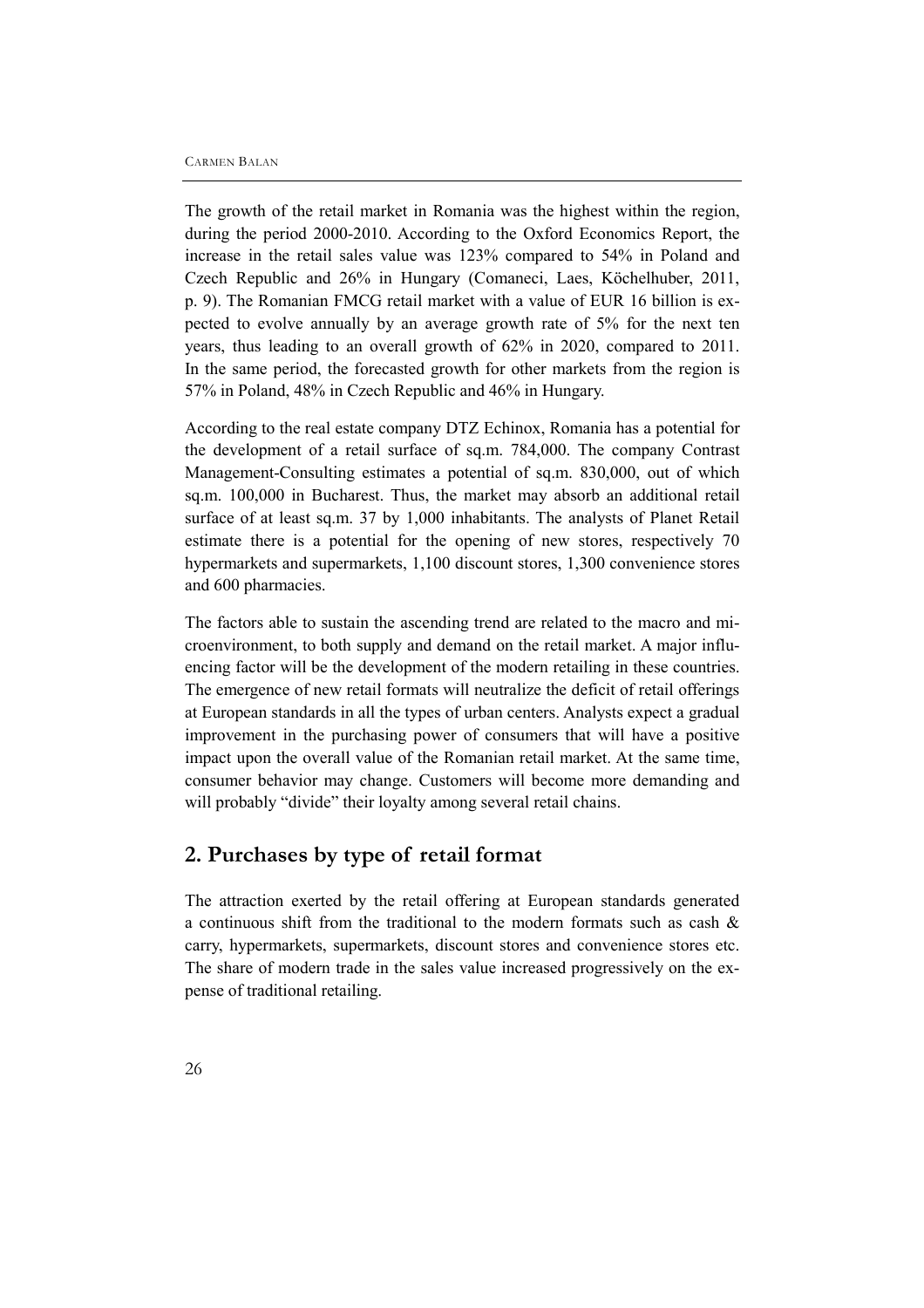Modern formats held a share of 48% of the retail purchases in 2010 (see Figure 1). This level is close to that of Poland (52%). However, there is still a long path to reach levels such as the ones registered in Slovenia (67%) and Czech Republic  $(78%)$ .



Figure 1. Share in the retail purchases by type of format Source: Based on Shopper Trends 2011, presented in Vaschi (2011).

During a period of four years, from 2007 to 2010, the share of modern trade increased substantially, from 29% to 48%. One of the causes that led to this upsurge is the increase in the number of hypermarkets, supermarkets and discount stores from 653 in 2008 to 856 in 2010 (Vaschi, 2011). In 2009, discounters increased their presence in the market, while in 2010 supermarkets were leading the expansion of the modern retail network.

This trend is more impressive if analyzed in correlation with the economic turmoil at national and global scale. At first glance, this was a less friendly period for the development of international chains. Nevertheless, the economic and financial challenges favored the upswing of a specific retail format such as the discount store, due to the increased preoccupation of consumers to efficiently administer the budget of their households faced with numerous uncertainties.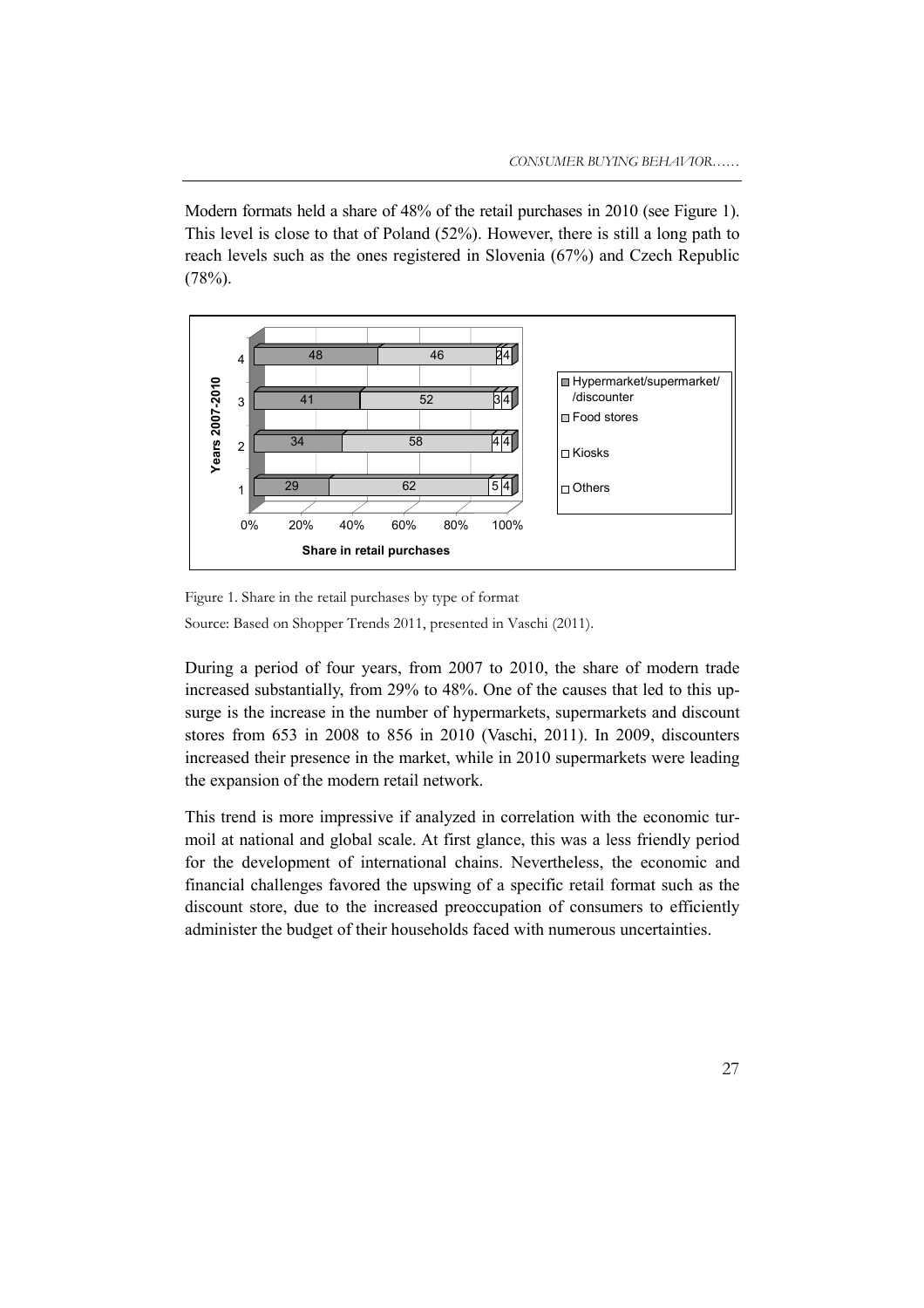# **3. Major features of and trends in consumer buying behavior**

On the Romanian retail market, several features and trends are visible in the buying behavior of consumers related to the ascending evolution of modern trade. In essence, these trends refer to the following aspects: attitude towards shopping, planning of purchases, store selection and patronage, brand loyalty behavior and purchase of private brands.

#### **3.1. Attitude towards shopping**

Most Romanian buyers like to go for shopping. Three quarters of the buyers like or like very much this experience. However, a descending trend was registered during the period 2008-2010. This share was 79% in 2008, 77% in 2009 and 75% in 2010. Only 4-5% of the potential buyers do not like very much or at all to go for shopping. The attitude towards shopping is reflected by the Figure 2.



Figure 2. Attitude of consumers towards shopping Source: The Nielsen Company (2011).

28 Based on the data from Figure 2, on a scale from  $1 -$  "I do not like to go for shopping." to  $5 -$  "I like very much to go for shopping.", the average score is 4. Thus, on the average, the Romanian buyers like to go for shopping.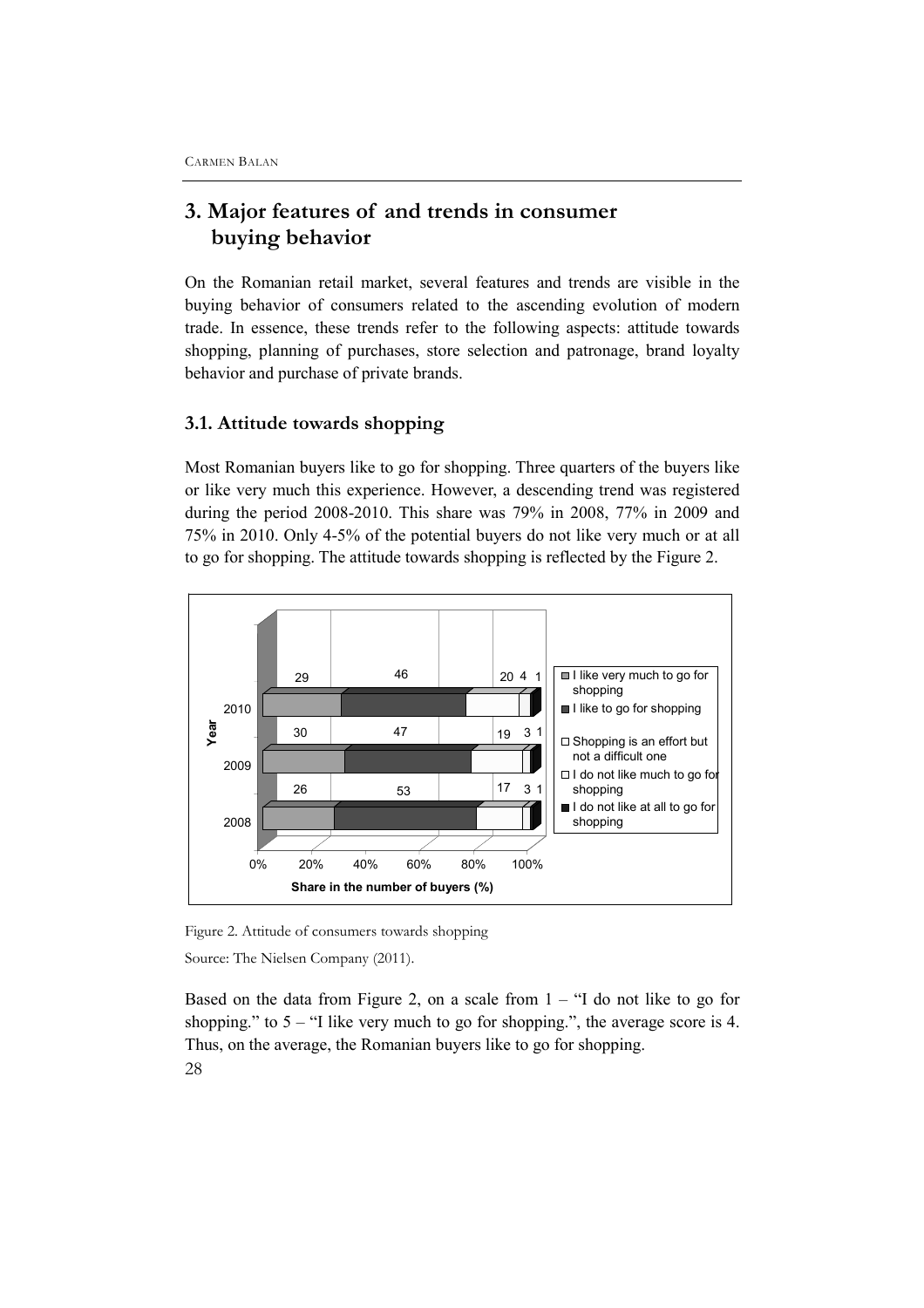For manufacturers and especially for retailers, the favorable attitude of potential buyers is the opportunity on which they may build and develop their businesses in Romania. In addition, consumers that enjoy shopping may be the first to adopt new store concepts that provide not only an array of products and services, but a complex experience in a special retail atmosphere.

#### **3.2. Planning of purchases**

Under the impact of the economic downturn, consumers paid more attention to consumption expenses. In search for thriftiness, an ever increasing number of consumers plan their purchases at home, before going to the store.

The Nielsen research Shopper Trends implemented in October-November 2010 – on a representative sample of 1,200 respondents from 12 large (more than 200,000 inhabitants) and average (between 50,000 and 200,000 inhabitants) urban centers of Romania – revealed that three quarters of the urban population plan the purchases in advance (Vaschi, 2011). Planning means for some of the consumers just thinking of the products/brands to be purchased, while for others means writing a purchasing list. In fact, 55% of the urban population uses a purchase list. Surprisingly, this share was slightly lower compared to the 59% registered in 2009.

Despite the programming behavior, the quasi-totality of consumers does not resist the temptation to purchase from impulse. This state of fact is stimulated by the increasingly sophisticated merchandising techniques applied by the international retail chains. Only 3% of buyers stick to their purchasing list and do not select any additional products/services.

The planning behavior of the Romanian consumers may be interpreted by producers and retailers as an opportunity to advertise products, brands and stores, in order to create familiarity and preference before the visit to the store. Even if the effect of advertising relies on a passive reception from the buyer's side, the messages may have a medium and long term impact that consists in building awareness, knowledge of product features and of brand personality, preference for product brand and store brand, as well as desire to experiment. At the same time, a TV or radio broadcasted advertising message of a store that aims to promote the purchases of a specific product/brand, at a discounted price within a weekend period may capitalize on the planning behavior of consumers.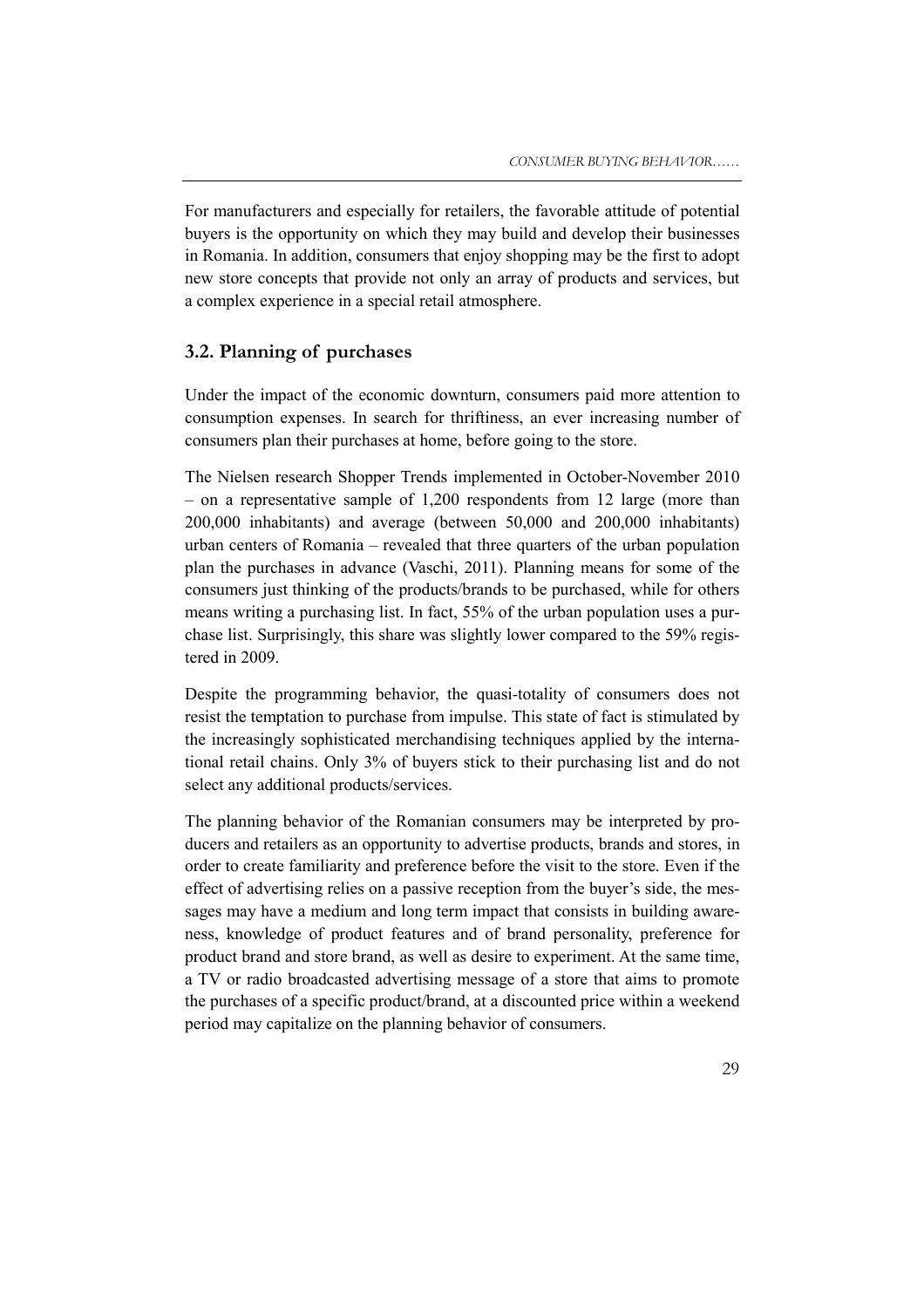Nevertheless, the behavior of the Romanian consumer is marked by both decision purchase programming and impulse buying. Consequently, top manufacturers that control the display of their brands on the store shelves and retailers themselves should apply appropriate techniques of merchandising, shopper marketing and sales promotion, in order to increase the value of purchases on the occasion of each store visit.

#### **3.3. Store selection and patronage**

Distinct features and trends relative to the buying behavior of the Romanian consumers refer to the criteria of store selection and to the frequency of store visits. The range of criteria of store selection includes: the store proximity to the house or to the job, respectively the time to get to the store; the price levels; the diversity of food and non-food products within the store assortment; the product freshness and quality. The importance attached to each of these criteria is presented in the Table 1.

Table 1

| <b>Selection criterion</b>                                  | <b>Retail format</b> |                  |                   |                      |                 |  |
|-------------------------------------------------------------|----------------------|------------------|-------------------|----------------------|-----------------|--|
|                                                             | super-<br>market     | hyper-<br>market | discount<br>store | traditional<br>store | total<br>retail |  |
| Proximity to the house or job/<br>/time to get to the store | 59                   | 49               | 51                | 51                   | 51              |  |
| Price levels                                                | 42                   | 43               | 58                | 43                   | 46              |  |
| Assortment diversity                                        | 22                   | 43               | 37                | 21                   | 36              |  |
| Product freshness and quality                               | 21                   | 10               | 12                | 37                   | 16              |  |

Importance of the criteria of store selection by retail format in 2010 (percentages)

Source: Based on: Shopping Monitor (2010), presented in GfK Romania (2011).

For most types of retail formats, consumers prefer the stores that are closer to their house or job. One exception must be noticed − the case of discount stores. Consumers that buy from discounters are so focused on prices that they will very likely select the discount store with the most affordable prices against one in proximity.

The consumers that like to shop in hypermarkets, the price level and the assortment diversity have a similar importance in the process of specific hypermarket selection. Assortment diversity and product freshness are less important criteria for store selection for those who purchase from hypermarkets and discount stores.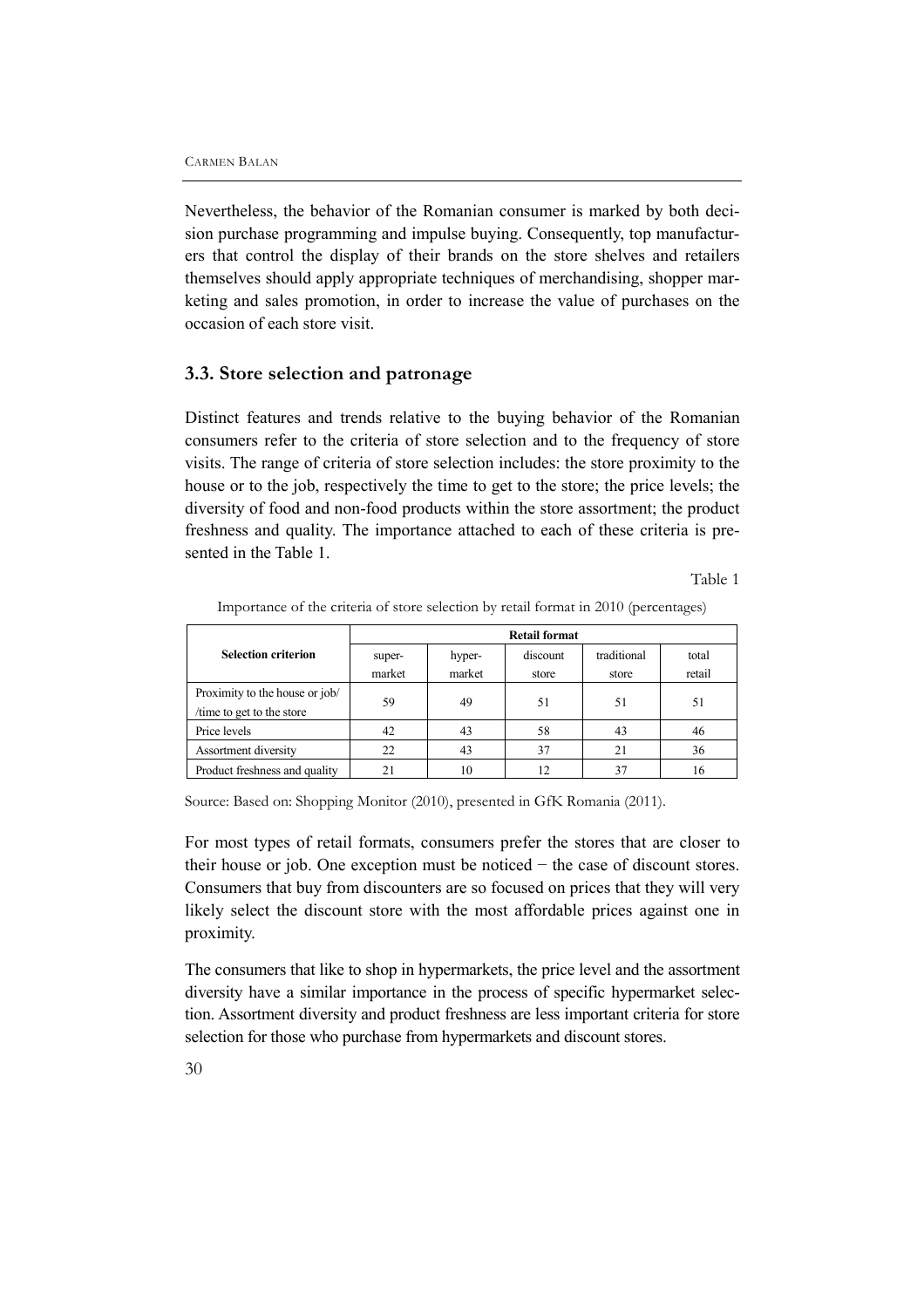In essence, manufacturers and retailers face a customer that is preoccupied rather of making economies of resources than of enjoying firstly product freshness and quality or a wide array of choices. Overall, on the average, the Romanian consumer selects the stores based on time and budget criteria.

Consequently, three business options should be considered by the investors in retailing. Firstly, the territorial expansion of the store networks will meet the proximity expectation of buyers. Secondly, the marketing mix of all the retail formats should be adjusted so that value for buyers is augmented in terms of the quality/price ratio. Examples of marketing strategies that may lead to higher profits for retailers are the following:

- (i) communication of the store chain focus on low prices or on everyday low prices,
- (ii) setting low prices for a defined set of products of current/frequent consumption (not for all the products from the store assortment), in order to attract buyers, to create store traffic and to generate an image of low-price store or good quality/price offering,
- (iii) design and implementation of sales promotion programs (under the form of discounts, value packs etc.) in association with manufacturers.

Thirdly, a profitable business option may be the development of hard-discount stores, based on the favorable attitude of the Romanian consumers towards low prices in times of economic uncertainties and towards the discount concept.

There are significant differences among buyers in terms of the frequency of store visits. A research study designed by ISRA Center and implemented in November 2010 on a sample of 11,113 respondents that is representative at national scale led to the results presented in the Figure 3.



Figure 3. The frequency of visits by type of retail format Source: ISRA Center survey presented in Vaschi (2010).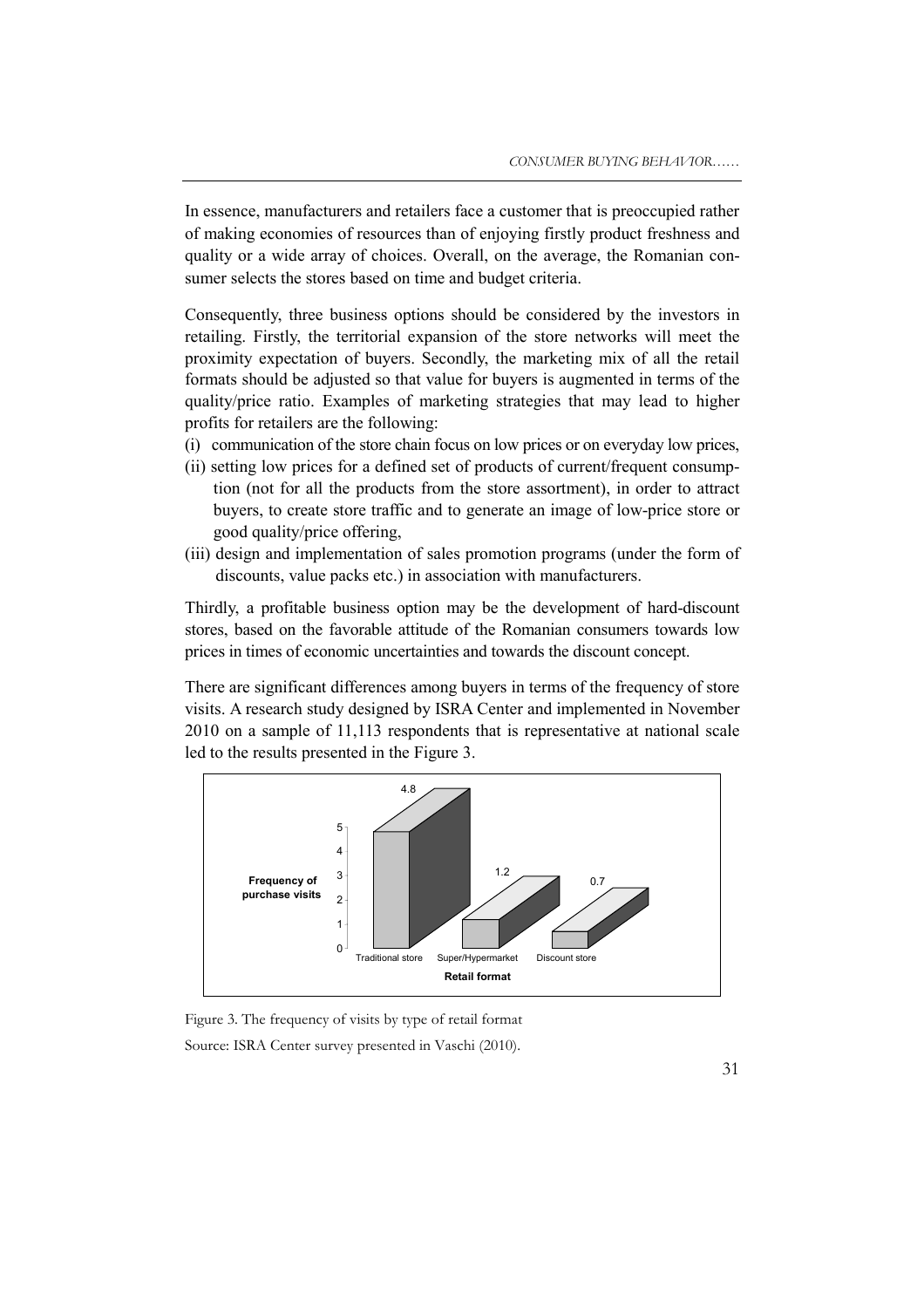At national scale, the traditional formats still dominate the retailing landscape in terms of number of stores, sales value and number of visits per week. In 2010, the declared frequency of visits was four times higher than in the case of supermarkets and hypermarkets, almost seven times higher than for the discount stores. The traditional stores are more frequently visited by consumers from the Oltenia region, the consumers from small towns (below 100,000 inhabitants) and the consumers within the 20-29 year bracket.

The frequency of visits in supermarkets and hypermarkets is 1.2 times per week at national level. In the Crisana-Maramures region, the frequency is on average 2.2 times per week, while in Bucharest is 1.1, close to the national average. Young people use to visit supermarkets and hypermarkets more frequently than consumers within the 50-69 year bracket. A frequency of one visit per month is made by 23% of the consumers of 50-69 years old compared to 15% of the consumers at national scale.

The discount stores reach an average visit frequency of less than once per week. However, the consumers from Transilvania and Muntenia declare a frequency of 1.0 and 1.1 per week. One quarter of the urban inhabitants did not shop at least once from a discount store.

The frequency of the purchase visits should be carefully analyzed. The frequency gaps are not necessarily the result of the consumer preferences directed towards a specific type of retail format. In fact, the major cause of the differences is the imbalanced coverage of the market territory by the various retail formats. The promoters of modern retailing targeted firstly the large urban centers and several groups gradually expanded later in the smaller-size centers. The density of modern retail space provides a development potential that cannot be neglected. In addition, the expansion of the discount stores has started in 2009- -2010 and new developments are expected in the near future.

#### **3.4. Brand loyalty behavior**

The loyalty bonds between consumers and a specific brand are not always so strong to stop the migration to other brands in the same product category. One of the situations in which loyalty bonds are questioned is the out-of-stock, when the brand is missing from the store shelf and inventory.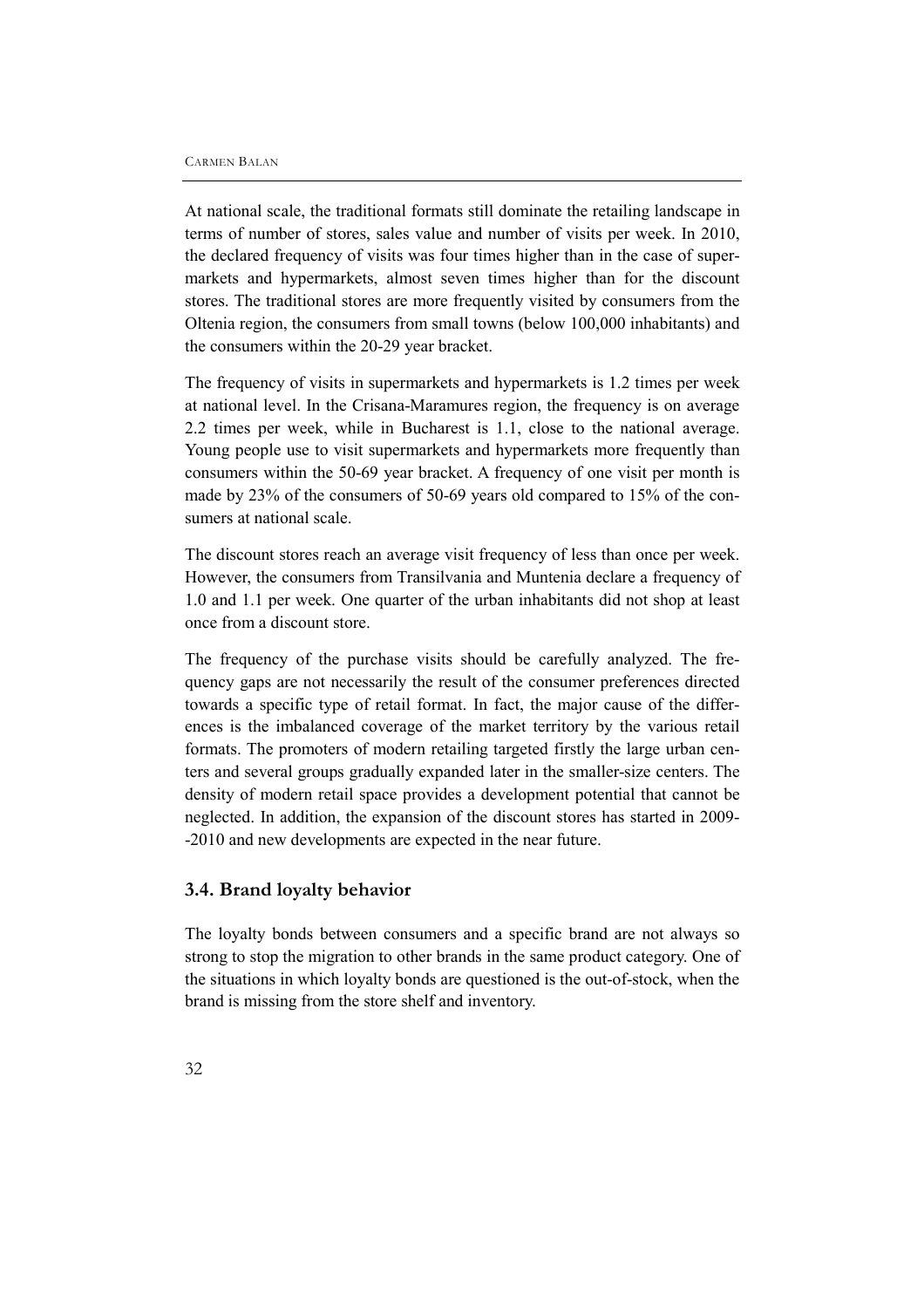From the loyalty perspective, there are two major categories of buyers: loyal customers and "experimenters" that migrate to other brands. The loyal customers are those who display one of the following types of behavior:

- (i) purchase the same brand but a different product in terms of weight or flavor,
- (ii) buy the same product from another store,

(ii) postpone purchase until the brand is available on store shelves.

Data about these types of behavior in the case of several product categories are presented in Table 2.

On the Romanian retail market, in the case of the above mentioned product categories, customer loyalty in out-of-stock situations is rather the exception than the rule. Sweets, beer, carbonated soft drinks, dairy products and basic food products are marked by the migration phenomenon. The buyers confronted with the absence of the sought brand select another brand in the same category. Packed coffee, personal care products and even household cleaning products benefit from more loyal customers.

Most loyal customers search the same brand in another store. The share held by these customers in the overall number of buyers varies between 24% and 46% by product category.

#### Table 2

| <b>Product</b><br>purchase<br>categories<br>different |                          | <b>Behavior</b><br>of experimenters     |                      |       |                              |
|-------------------------------------------------------|--------------------------|-----------------------------------------|----------------------|-------|------------------------------|
|                                                       | SKU of the<br>same brand | buy same<br>brand from<br>another store | postpone<br>purchase | total | migration to other<br>brands |
| Carbonated soft drinks                                | 8                        | 27                                      | 9                    | 44    | 56                           |
| Packed coffee                                         | 8                        | 46                                      | 8                    | 62    | 38                           |
| <b>Sweets</b>                                         | 10                       | 24                                      | $\overline{4}$       | 38    | 62                           |
| Dairy products                                        | 8                        | 35                                      | 4                    | 47    | 53                           |
| Basic food products                                   | 9                        | 32                                      | 6                    | 47    | 53                           |
| Personal care products                                | 8                        | 43                                      | 14                   | 65    | 35                           |
| Beer                                                  | 7                        | 28                                      | $\overline{7}$       | 42    | 58                           |
| Household cleaning products                           | 14                       | 32                                      | 8                    | 54    | 46                           |

Brand loyalty in out-of-stock situation\* (percentages)

\* Data for November 2010.

Source: Based on Shopper Trends (The Nielsen Company, 2011).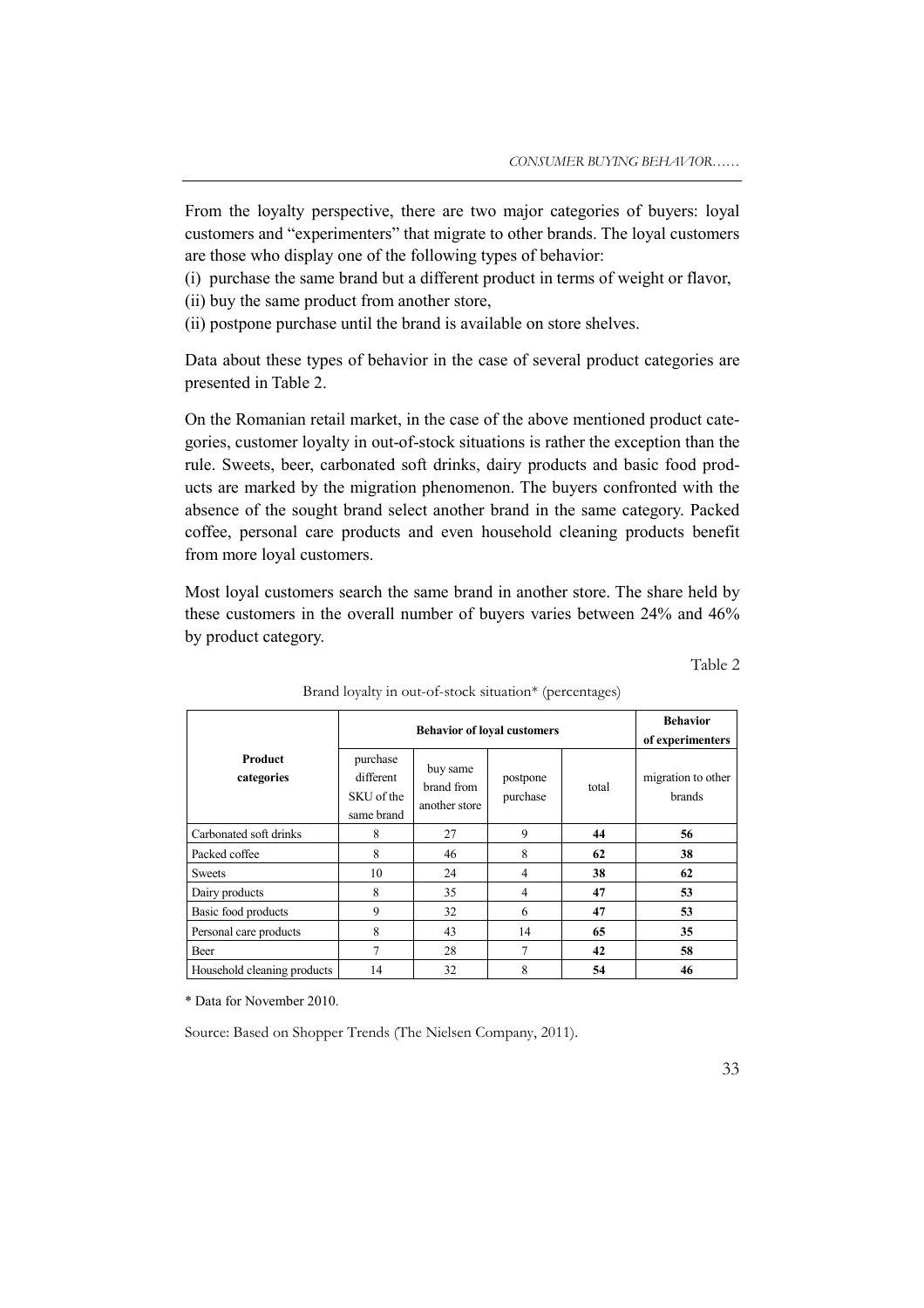The behavior of some loyal customers that consists in purchasing the same brand from another store should be appreciated by manufacturers as a special proof of loyalty. The buyers accept an additional time investment in order to procure their most preferred brand. This is the very likely the dream of every manufacturer – the creation of strong bonds between brand and customer.

The Nielsen research Shopper Trends revealed that loyalty towards brands in out-of-stock situations slightly decreases for several product categories. The intensity of the loyalty bonds varies by product category as shown in Figure 4.



Figure 4. Share of experimenters in 2009 and 2010

Source: Based on Shopper Trends (The Nielsen Company, 2011).

Some product categories are affected to a larger extent by the migration behavior in out-of-stock situations. An illustrative example is represented by the sweets category for which the share of the experimenters augmented from 55% in 2009 to 62% in 2010. Other product categories in which the migration phenomenon slightly increased are beer (from 55% to 58%), packed coffee (from 25% to 38%), dairy products (from 50% to 53%) and carbonated soft drinks (from 54% to 56%).

Is the migration behavior in out-of-stock situations a challenge or an opportunity? The answer depends on the market player. For the individual buyer, it may be an occasion to either enjoy delightful experiences with other brands within the category or consolidate the trust in the most preferred brand. For the competing manufacturers and retailers, the propensity of customers to experiment in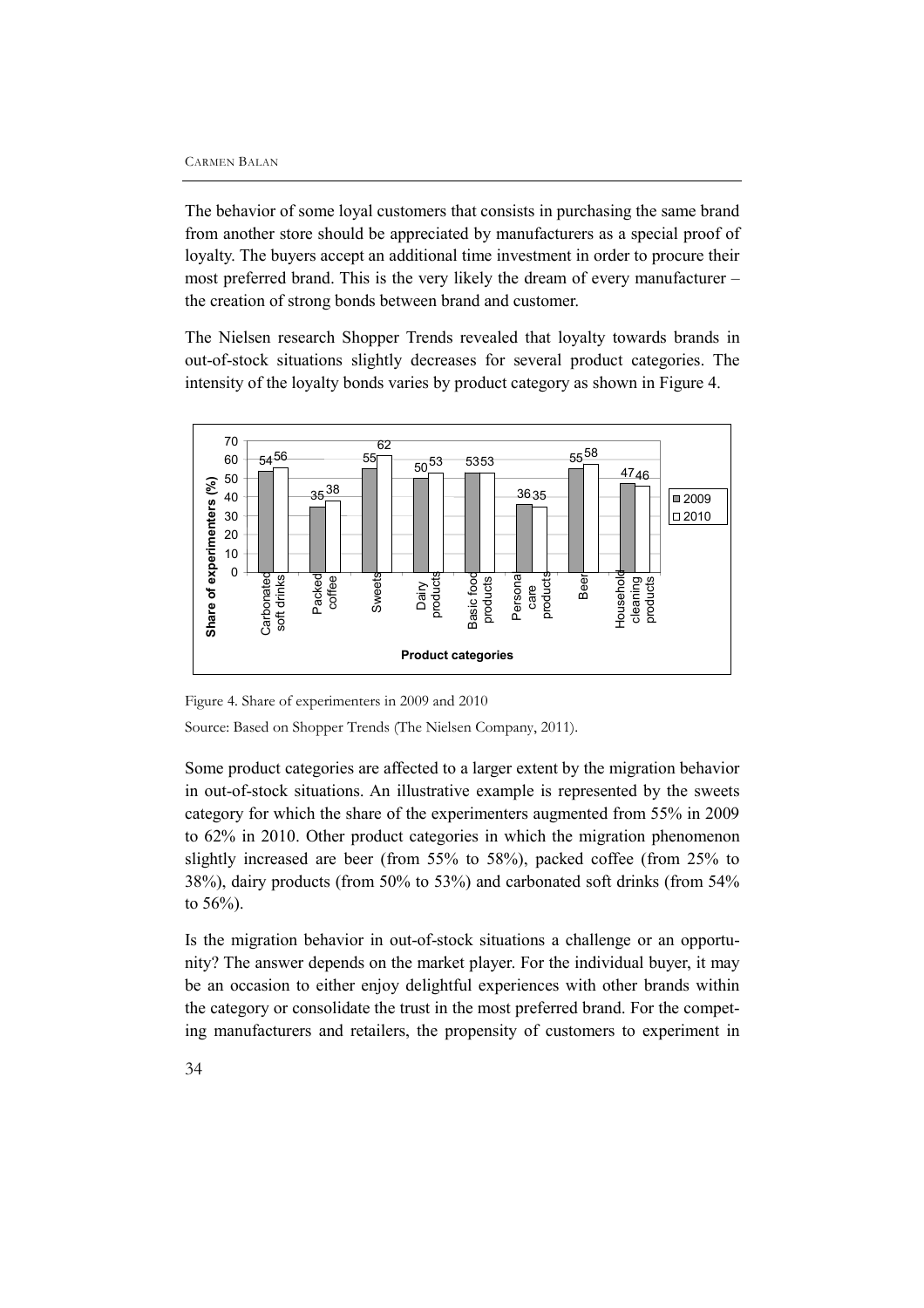out-of-stock situations is a "blessing" because it is a possible way to acquire new customers that may be further retained. For the actual providers of the out-ofstock brand, the migration behavior is on one side an indicator of lost sales as well as of potentially "lost-for-good" customer and on the other side a sign of dysfunctional logistics, merchandising and sales force management. Frequent situations of depleted inventory are real chances for competitors to progressively erode the customer portfolio of a brand.

#### **3.5. Purchase of private brands**

Private brands have a strong hold on the retail shelves in the Europe. The large retail chains have generally developed a portfolio of brands dedicated to the different consumer segments. The main reasons for the existence of such brands in the modern retail stores are the following: to differentiate from the offering of the competitive chains and increase the attraction exerted among customers; to develop customer loyalty due to trusted private brands with a good quality/price ratio; to augment the negotiation power in front of manufacturers and distributors due to a similar offering at lower prices; to ensure a continuous revenue stream from the purchases made by loyal customers and to obtain a higher margin.

The share of private brands in the retail assortments varies by country (Ardelean, 2011). The highest share in Europe is registered in Switzerland (46% in 2010), followed by the United Kingdom (42%), Spain (38%), Portugal (30%), Germany, Austria and France (28% each). The Eastern-European countries witnessed an ascending trend in the market share of private brands, such as Slovakia and Hungary with a market share of 20% each and Czech Republic with 17%. At present, the estimated market share in Romania is 15%.

The Private Label Manufacturers Association has underlined that private brands are not an output of the recession. Nevertheless, the economic and financial difficulties experienced lately by most countries have increase the sensitiveness of buyers towards brands with a valuable quality/price ratio.

In Romania, the research Shopper Trends implemented by the Nielsen Company in 2010 shown that most buyers are familiar with private brands. They are not only aware of their existence, but they also purchase private brands (see Figure 5).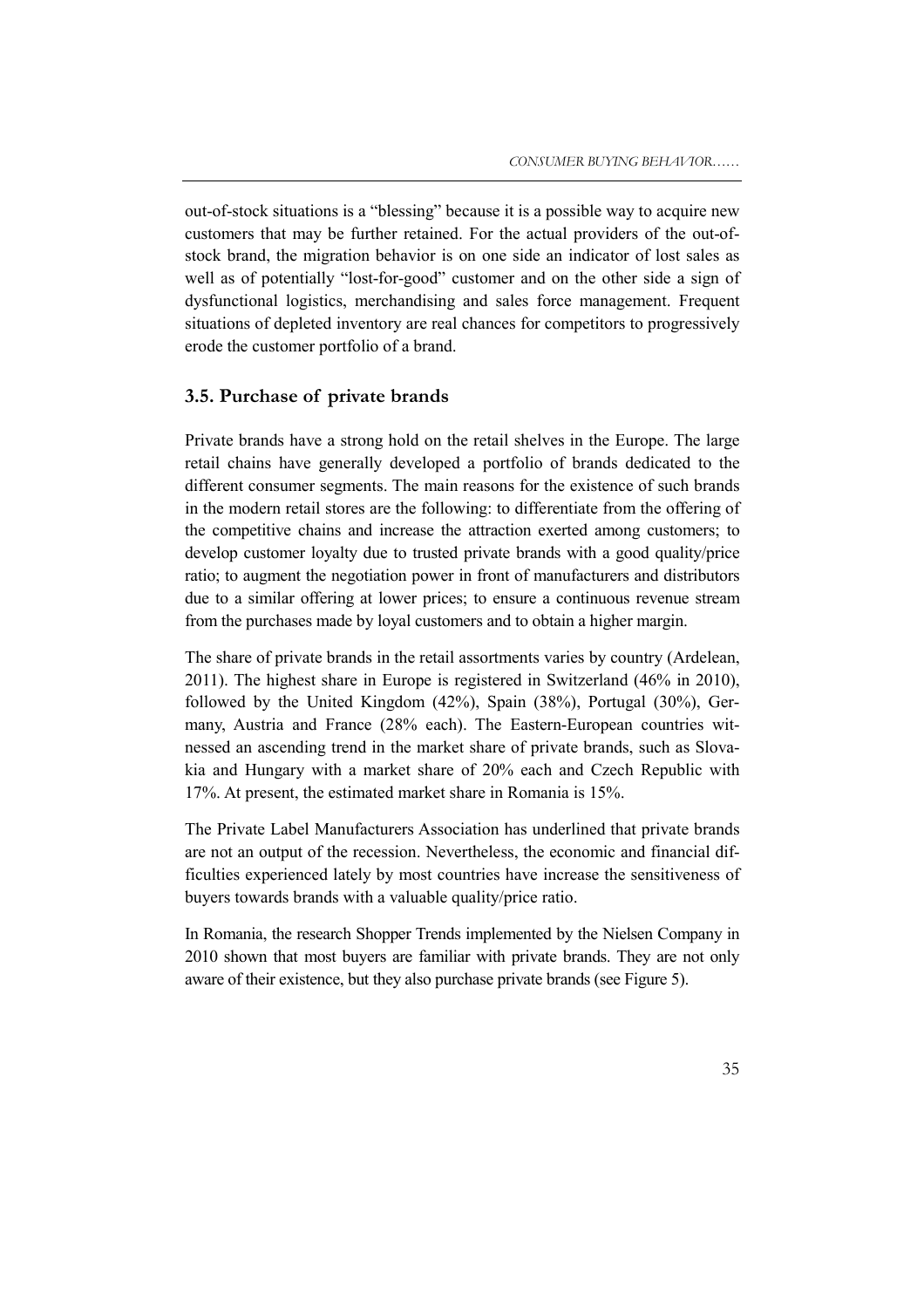CARMEN BALAN



Figure 5. Percentage of buyers and non-buyers of private brands by size of urban center Source: The Nielsen Company (2011).

According to the "common wisdom", private brands are bought by customers with low income. In accordance with the statements of experts in private branding, in the developed European countries, the target market includes not only the budget-constrained segment, but also buyers with high income and background levels.

In Romania, the diverse typology of buyers of private brands is a reality. The proof is the high share of buyers in the overall number of inhabitants from Bucharest as well as from large and medium urban centers. However, an additional aspect should be considered. The data presented in the Figure 5 do not reflect the actual situation at national scale. They do not include the small urban centers and the rural areas where modern retail chains have not expanded yet and private brand are not present.

# **Conclusions**

Challenge and opportunity are the emblem of the Romanian retailing due to the specific features of the consumer buying behavior and major shifts in the field. Compared to other countries from Central and Eastern Europe, Romania pro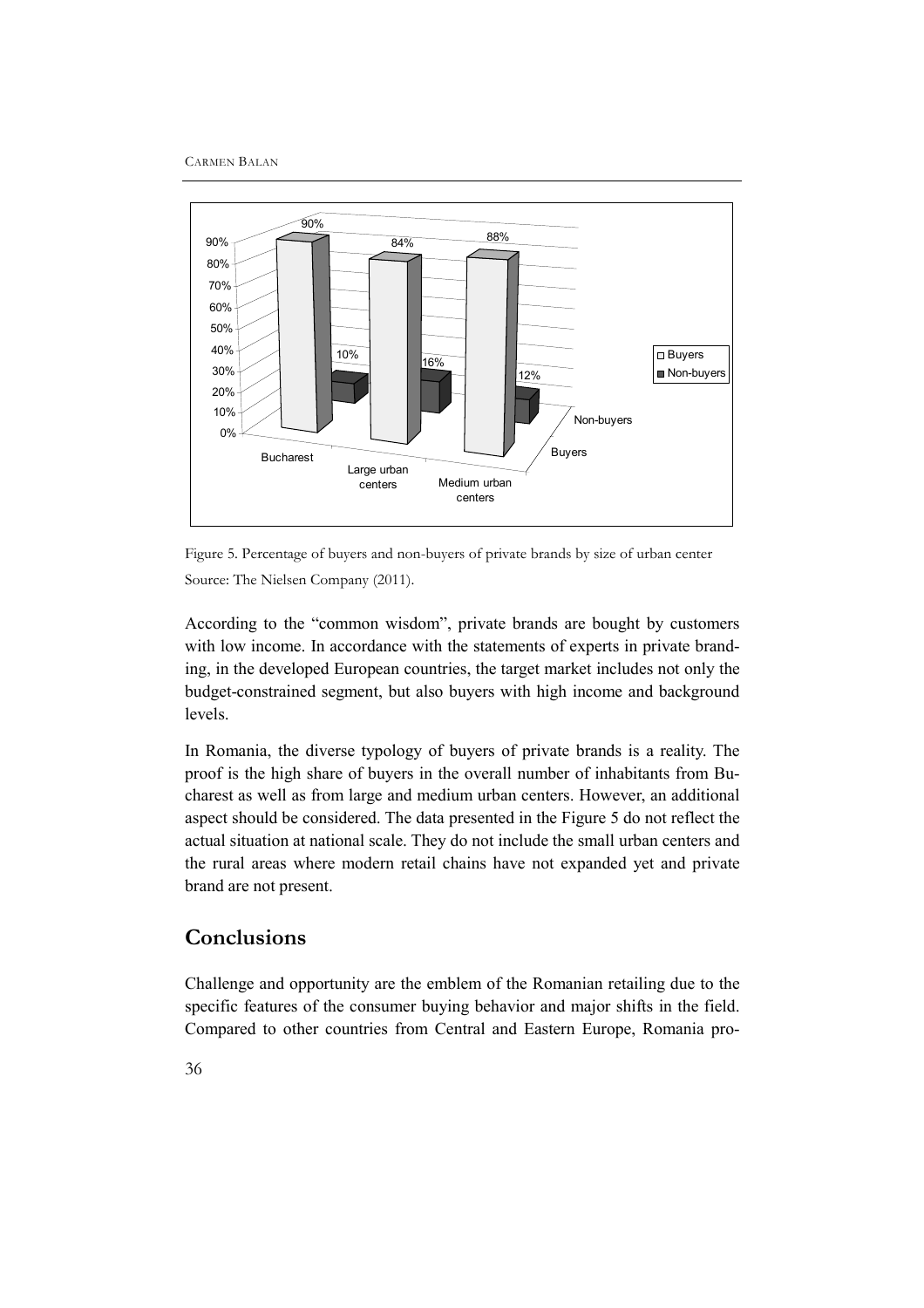vides a significant growth potential to modern retailing from the perspective of trade infrastructure and market demand. The purchasing power and the economic crisis did not limit the positive evolution of modern retailing.

Several major trends in consumer behavior may be underlined. Firstly, consumers embraced the modern retail formats mainly in a quest for new shopping experiences and a wider array of choices in terms of goods, brands and quality. Secondly, Romanian consumers became gradually less loyal to brands and stores, displaying more knowledge about retailing, more requirements and selectivity in their choices. Thirdly, consumers from large and medium urban centers embraced private brands searching a relevant quality/price ratio. Fourthly, every new retail format became an attraction for the Romanian consumers in their search for both the best deal and a hedonist experience. Hypermarkets, supermarkets and discount stores capture the attention of an ever increasing number of Romanian consumers.

The modern retail formats have left their mark on the buying behavior of the Romanian consumers. In the mean time, the new features of and trends in the buying behavior are able to stimulate the further development of the international retail chains. The Romanian market will represent an arena of intense competition among the traditional and modern formats on one side and among the international powers of retailing on the other side. The prospects of modern retailing are outstanding on this market. Nevertheless, the most important expected outcome is that consumers are net beneficiaries of these trends.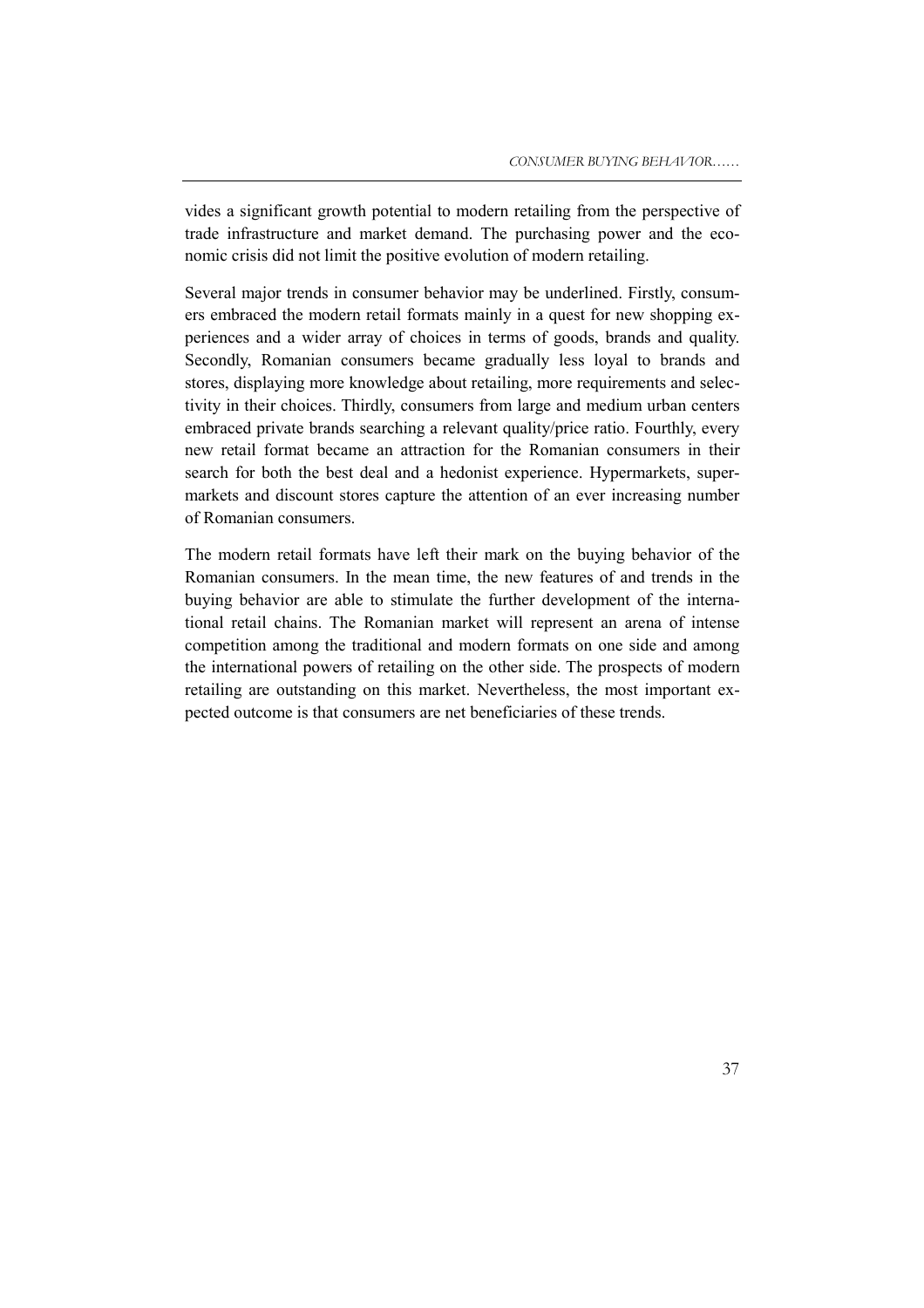# **Appendix 1**

|                                                   | <b>Retail chain</b>         |                                 | <b>Number of stores</b> |                         |  |
|---------------------------------------------------|-----------------------------|---------------------------------|-------------------------|-------------------------|--|
| Group/Company                                     |                             | <b>Type of retail</b><br>format | on 31                   | inaugurated in          |  |
|                                                   |                             |                                 | December 2010           | 2010                    |  |
| Metro Group/Metro cash & carry                    | Metro                       | cash & carry                    | 26                      | 2                       |  |
| Metro Group/Metro cash & carry                    | Metro Punct                 | cash & carry                    | $\overline{4}$          | $\overline{\mathbf{4}}$ |  |
| <b>TransGourmet Holding SE</b>                    | Selgros                     | cash & carry                    | 18                      |                         |  |
| Carrefour Group/ Carrefour<br>Romania             | Carrefour                   | hypermarket                     | 23                      | 1                       |  |
| Carrefour Group/ Carrefour<br>Romania             | Carrefour<br>market         | supermarket                     | 32                      | 10                      |  |
| Schwarz Group                                     | Kaufland                    | hypermarket                     | 58                      | 13                      |  |
| Metro Group/ Real Hypermarket                     | Real                        | hypermarket                     | 25                      | 1                       |  |
| Louis Delhaize Group                              | Cora                        | hypermarket                     | 5                       | $\overline{c}$          |  |
| Auchan Group/MGV<br>Distri-Hiper                  | Auchan                      | hypermarket                     | 7                       |                         |  |
| Rewe Group                                        | Billa                       | supermarket                     | 55                      | 13                      |  |
| Delhaize Group                                    | Mega Image                  | supermarket                     | 59                      | 10                      |  |
| Delhaize Group                                    | <b>Red Market</b>           | low-cost<br>supermarket         | 12                      | 9                       |  |
| Groupement des Mousquetaires<br>- ITM Entreprises | Interex                     | supermarket                     | 12                      | $\mathbf{1}$            |  |
| Fiba Group                                        | G'Market                    | supermarket                     | $\overline{4}$          |                         |  |
| Rewe Group                                        | Penny Market/<br><b>XXL</b> | discount<br>supermarket         | 117                     | 18                      |  |
| Tengelmann Group                                  | Plus Discount <sup>®</sup>  | discount<br>supermarket         | 108                     | 12                      |  |
| <b>Enterprise Investors</b>                       | Profi                       | discount<br>supermarket         | 80                      | 14                      |  |
| Mercadia Holland BV                               | miniMax                     | discount store                  | 44                      | 14                      |  |
| Mercadia Holland BV                               | Mic.Ro                      | convenience store               | 182                     | 182                     |  |
| Delhaize Group                                    | Shop & Go                   | convenience store               | $\overline{2}$          | $\overline{2}$          |  |

## **Major retail chains in Romania on 31 December 2010**

**\*** Since March 2011, Plus discount stores are Lidl outlets, being acquired by Lidl & Schwarz.Co & KG from the Tengelmann Group.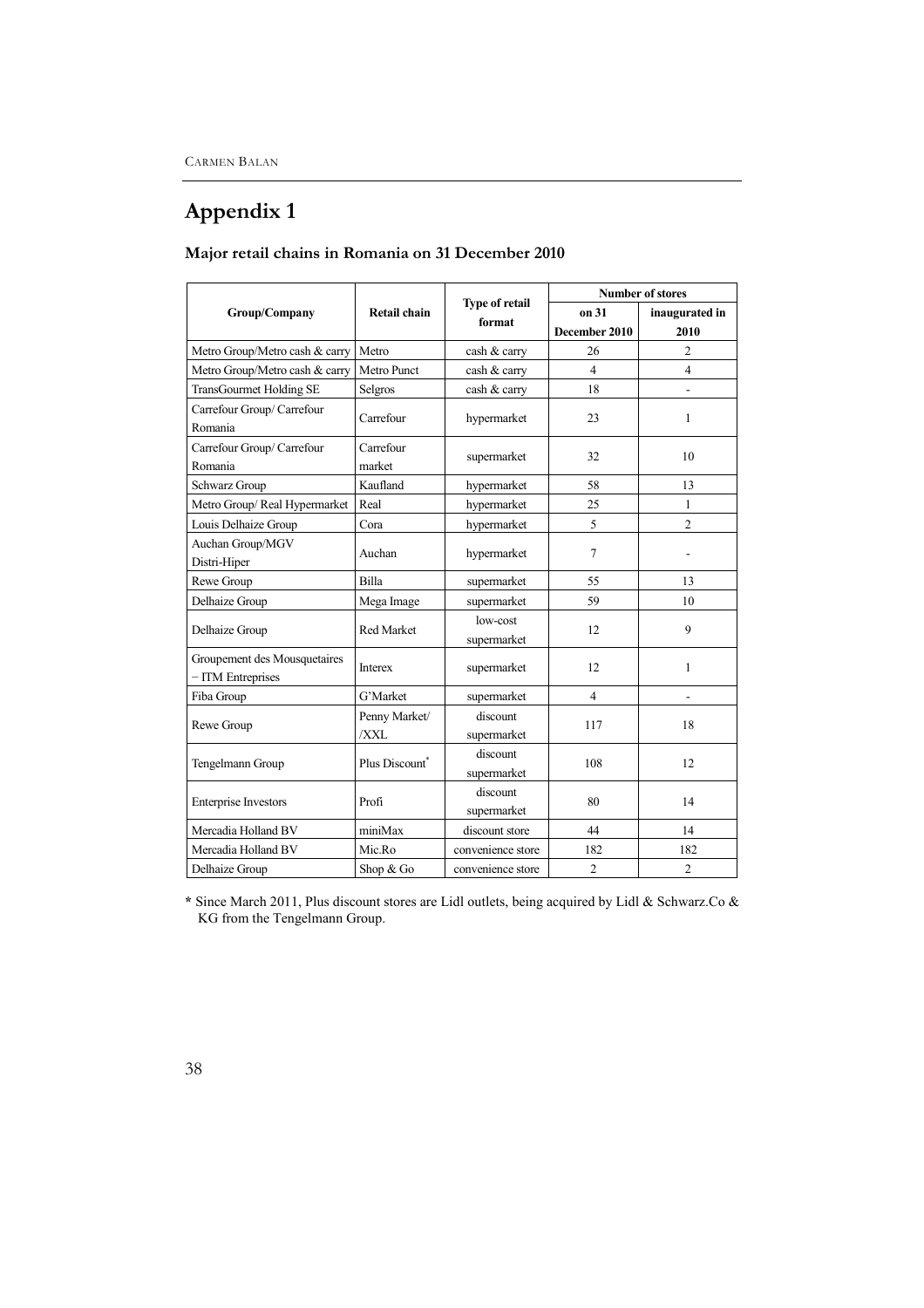# **Appendix 2**





\* November 2010 compared to November 2009.

Source: The Nielsen Company (2011).